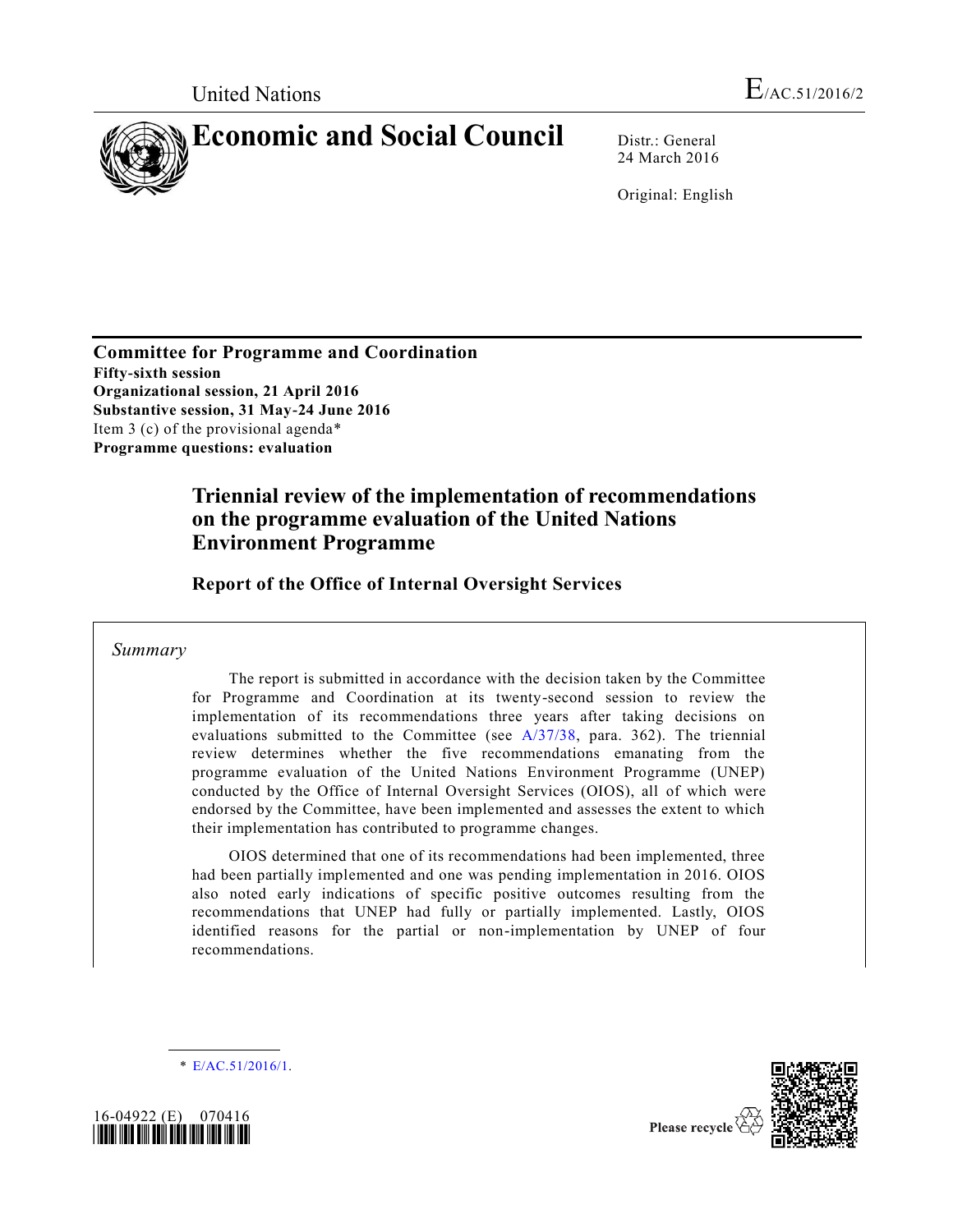Under recommendation 1, UNEP was called upon to create a mechanism whereby partners could share feedback on their collaboration with the Programme and instructed to assess the relative cost-efficiency of its partnerships, which at the time were significantly increasing in number. UNEP was not successful in implementing either of those actions, owing to staffing changes in the organizational units responsible for the recommendation. The recommendation has therefore not been implemented. UNEP has agreed to act on it in 2016.

Under recommendation 2, UNEP was advised to develop a database to track requests for its capacity-building assistance and to use the data to develop a strategic plan for its capacity-building services. Until March 2015, UNEP was taking specific steps to create that database. The process subsequently stalled, however, owing to staff turnover and misunderstandings over ownership of the initiative. Consequently, the database has not yet been created. UNEP nevertheless reported taking other action to enhance its strategy for delivering capacity-building services. The recommendation has therefore been partially implemented. OIOS will consider it fully implemented once UNEP has completed and begun to use the planned database.

Recommendation 3 was focused on the need for UNEP to strengthen its regional offices. UNEP has actively endeavoured to implement the recommendation. Steps included the issuance a draft operational guidance note and a policy entitled "Strengthened UNEP strategic regional presence: contributing to the future we want"; the revision of reporting lines so that regional directors now report directly to the Deputy Executive Director; the conversion of the posts of Regional Director and some regional office staff to posts funded by the regular budget, in addition to the provision of additional regional office staff; the inclusion of the regional offices' perspectives in the project review committee through revised terms of reference for the committee; and the increased inclusion of the regional offices in the development of the medium-term strategy and programme of work. OIOS noted specific preliminary results occurring as a result of the changes and will consider the recommendation fully implemented once an operational guidance note, currently in draft form, has been approved. The recommendation has therefore been partially implemented.

Under recommendation 4, a call was made for the establishment of clear and transparent criteria for allocating resources to activities in the thematic priority areas. UNEP made progress towards that goal by adopting a results-based budgeting approach in its programme of work for 2018-2019 and clearly articulating a new method for apportioning resources on the basis of expected outcomes rather than increases or decreases being made formulaically over the previous budget's baseline. Thematic, programme-based criteria are now being used to allocate the resources, and subprogramme coordinators are advising on funding needs. Progress remains needed in the allocation of resources from the Environment Fund (a core source of unrestricted funds for UNEP) to subprogrammatic activities. However, the allocations continue to be made at the discretion of the relevant division director, and neither set criteria nor transparent processes exist for doing so. The recommendation has therefore been partially implemented. OIOS encourages UNEP to deepen its initial efforts to use results-based criteria and more transparent processes for allocating resources, by ensuring that financial resources for thematic activities are also allocated according to results-based principles.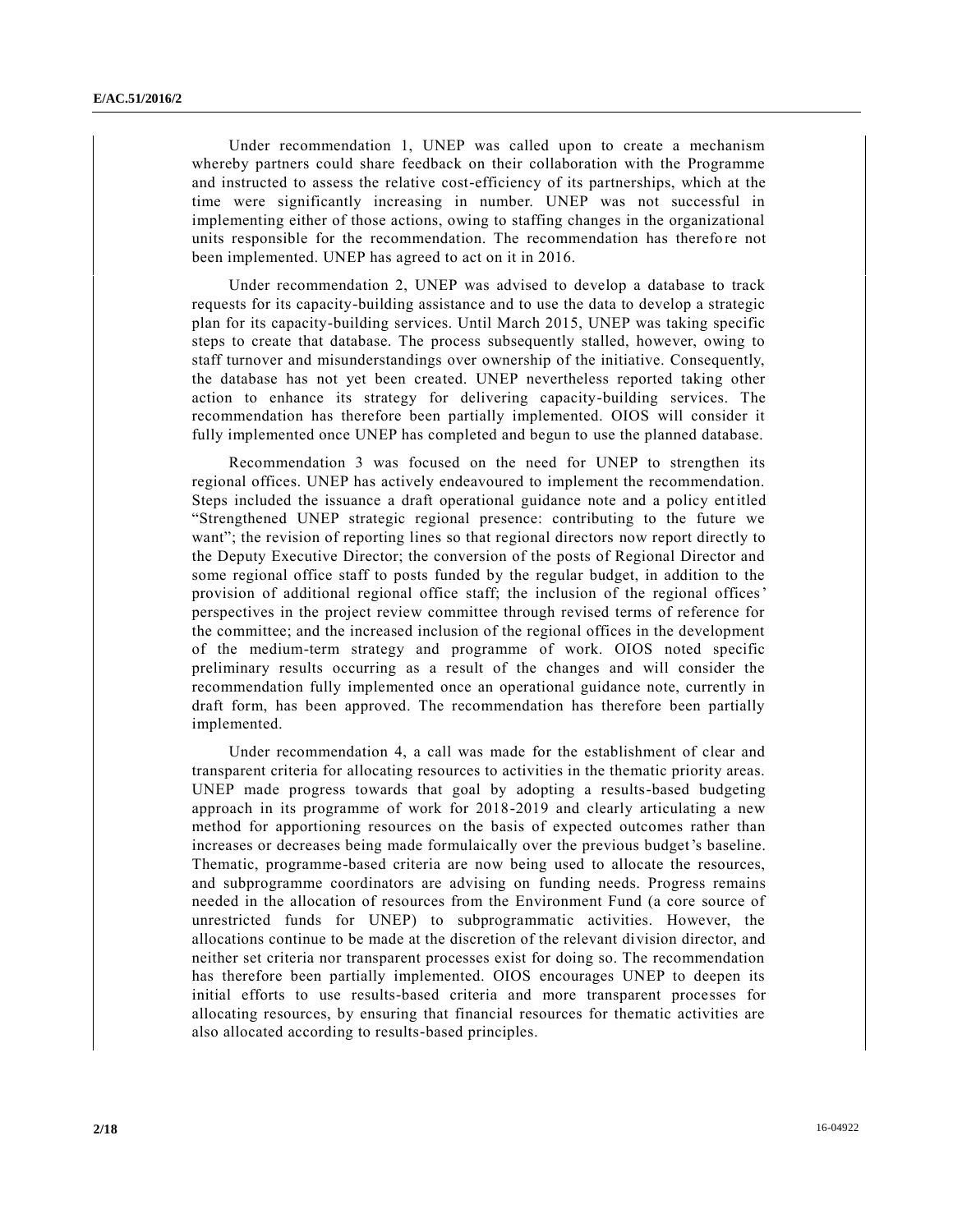Recommendation 5 was focused on the role of the subprogramme coordinators through the finalization of their terms of reference. The role has been consolidated, clarified and strengthened, in particular since mid-2014, when new, full-time coordinators at the P-5 level were hired. The result, according to UNEP, has been enhanced institutional coordination, a stronger link between projects and institutional objectives and reduced conflict of interest between the needs of divisions and of thematic subprogrammes. The recommendation has therefore been implemented.

The steps that UNEP has taken to date in response to the OIOS recommendations have the potential to contribute to a strengthened regional presence and a more robust focus on outcomes in its seven priority thematic areas. UNEP should renew its commitment to implementing the recommendations in their entire ty.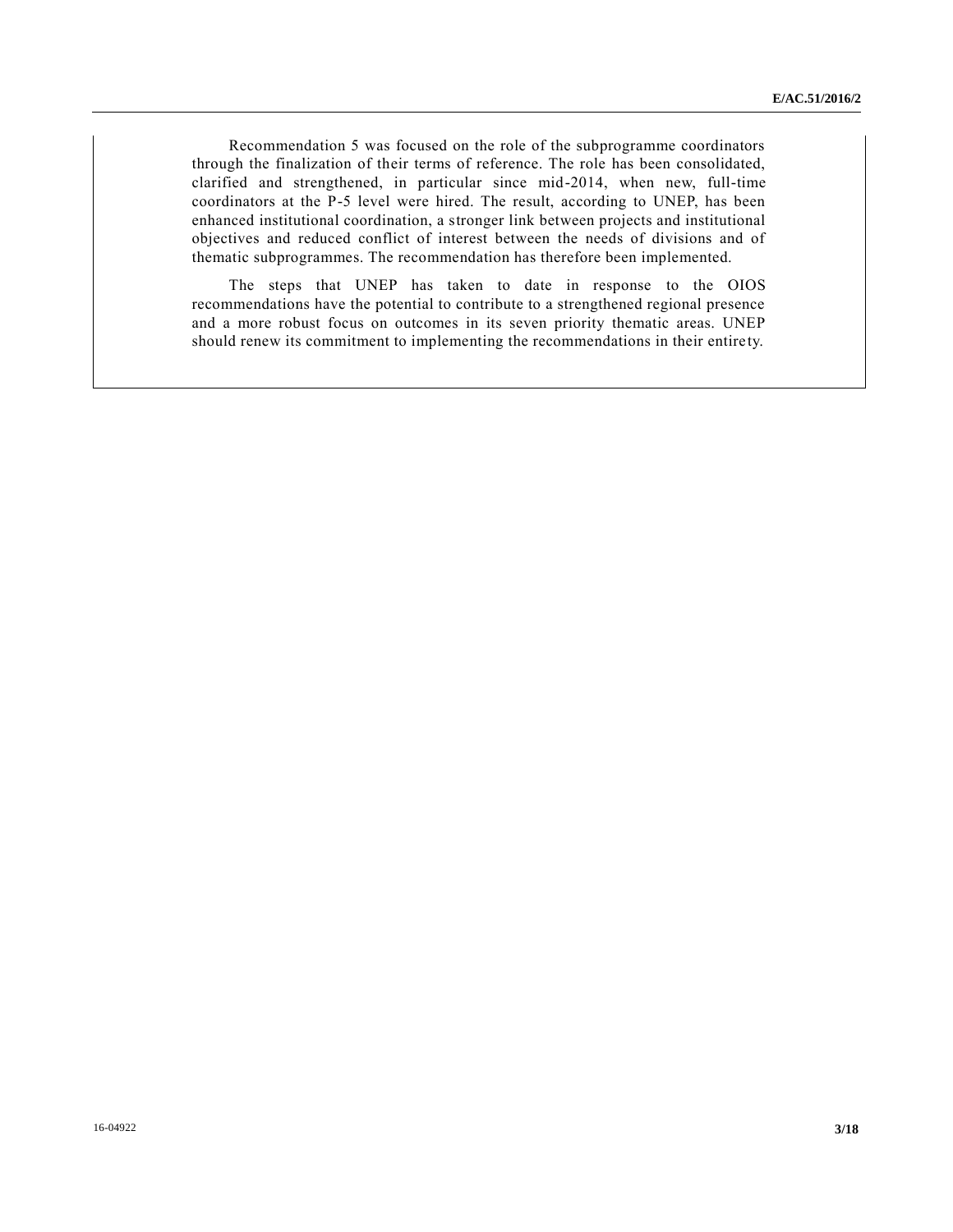## **I. Introduction**

1. At its fifty-third session, in 2013, the Committee for Programme and Coordination considered the report of the Office of Internal Oversight Services (OIOS) on the programme evaluation of the United Nations Environment Programme (UNEP) [\(E/AC.51/2013/2\)](http://undocs.org/E/AC.51/2013/2). The Committee recognized that UNEP had achieved positive results in addressing a broad range of environmental issues, that it had been a critical force in the development of global environmental norms and standards and that it had achieved positive results in building the capacity of national Governments. It noted the efforts under way to strengthen UNEP and the role of the Programme in promoting the coherent implementation of the environmental dimension of sustainable development within the United Nations system. In that regard, the Committee stressed the importance of promoting a balanced integration of the economic, social and environmental dimensions of sustainable development, in addition to coordination within the United Nations system. The Committee also welcomed the efforts by UNEP to strengthen its capacity-building support services in line with the needs and priorities of member States. The Committee endorsed the five OIOS recommendations (see [A/68/16,](http://undocs.org/A/68/16) para. 167).

2. The present report is issued pursuant to a triennial review of the recommendations. It provides an examination of the current status of implementation of the recommendations. The objective is to report on the extent of implementation of the recommendations and whether, and if so, to what extent, such implementation has contributed to programme changes.

3. The methodology for the triennial review included:

(a) Review and analysis of biennial progress reports on the status of recommendations that are monitored through the OIOS Issue Track database;

(b) Analysis of relevant information, documents and reports obtained from UNEP;

(c) Interviews in person or by telephone of a purposive sample of 20 UNEP senior management and programme staff.

4. The present report incorporates comments received from UNEP during the drafting process. A final draft was shared with UNEP, which provided final comments (see annex). OIOS expresses its appreciation for the cooperation extended by UNEP in the drafting of the present report.

## **II. Results**

5. UNEP is mandated to be the leading global environmental authority that sets the global environmental agenda, promotes the coherent implementation of the environmental dimension of sustainable development within the United Nations system and serves as an authoritative advocate for the global environment, as set out in paragraph 88 of the outcome document of the United Nations Conference on Sustainable Development, entitled "The future we want" (General Assembly resolution 66/288), Assembly resolution 67/213 and Governing Council decision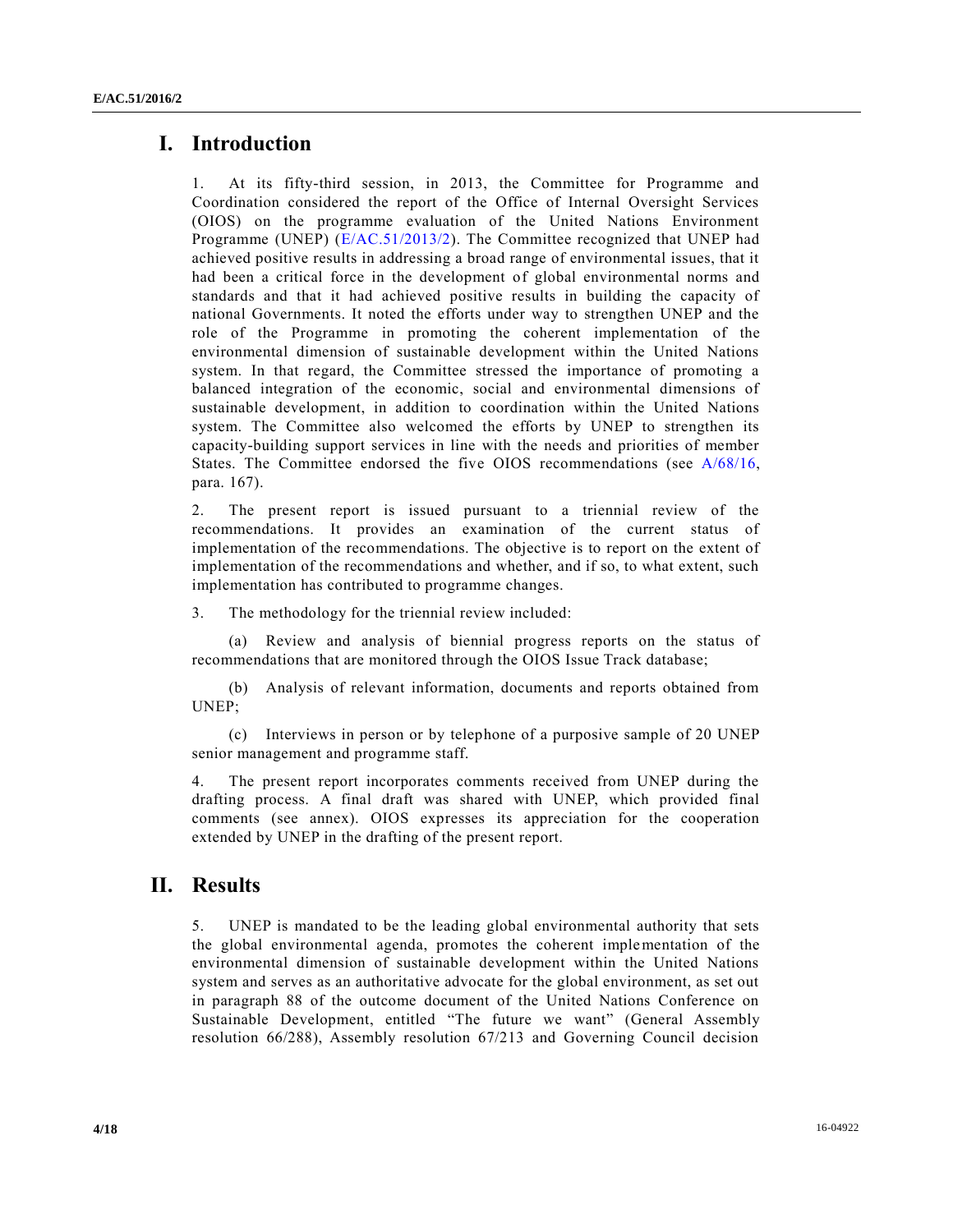27/2. The mandate has evolved with subsequent decisions of the Council (renamed the United Nations Environment Assembly in 2013 in resolution  $67/251$ ).<sup>1</sup>

6. The recommendations emanating from the OIOS evaluation addressed various aspects of the relevance, effectiveness and efficiency of UNEP in executing its mandate. At the conclusion of its fifty-third session, the Committee endorsed all five recommendations made by OIOS.

7. The triennial review determined that one recommendation had been implemented, three had been partially implemented and one was pending implementation in 2016. There is some indication of specific positive outcomes where UNEP has acted on the recommendations. The implementation status of the recommendations is discussed below.

#### **Recommendation 1**

### **Create a feedback mechanism for partners and assess the cost-efficiency of the Programme's increased number of partners**

8. Recommendation 1 reads as follows:

UNEP should address the partnership gaps identified in the evaluation, taking into account progress made in the partnership policy. Specifically, it should:

(a) Seek regular and systematic feedback from all partners with which it works on individual projects through the use of a standardized feedback mechanism. UNEP should analyse the responses to distil lessons learned regarding the strengths and weaknesses of its partnership procedures so as to strengthen them;

(b) Implement a mechanism for monitoring partnership cost-efficiency.

9. The recommendation addressed the work that UNEP undertakes with its partners. Partnership is a central fixture of the UNEP strategy in the fulfilment of its mandate, as UNEP highlighted in its medium-term strategy for 2014-2017, stating that "the business model employed by UNEP in pursuit of its planned results is to work through partnerships" [\(UNEP/GC.27/9,](http://undocs.org/UNEP/GC.27/9) para. 3).

10. OIOS observed that, "given its relatively small size, limited resources and sparse country presence, partnerships have been essential for UNEP to enhance its effectiveness … By partnering with other United Nations entities with a field presence, UNEP gained access to country-based offices and specialized sector expertise". It also observed that "country-based partners have provided UNEP with access to local knowledge and networks". It noted that the number of partnerships had increased significantly in a relatively short period (21 partners in the period 2008-2010, compared with 70 in the period October 2011-March 2012, or 233 per cent), while the average budget per partner had fallen by 20 per cent. At the same time, partners interviewed for the evaluation identified challenges and risks in the

<sup>&</sup>lt;sup>1</sup> See also General Assembly resolution 2997 (XXVII), adopted in 1972; the Nairobi Declaration on the Role and Mandate of the United Nations Environment Programme, adopted by the Governing Council in its decision 19/11 in 1997; Council decision SS.VII/1, on i nternational environmental governance, and its appendix, known together as the "Cartagena package", adopted in 2004; the Bali Strategic Plan for Technology Support and Capacity-building, adopted by the Council in section I of its decision 23/1 in 2004; and decision 27/2, adopted by the Council in 2013.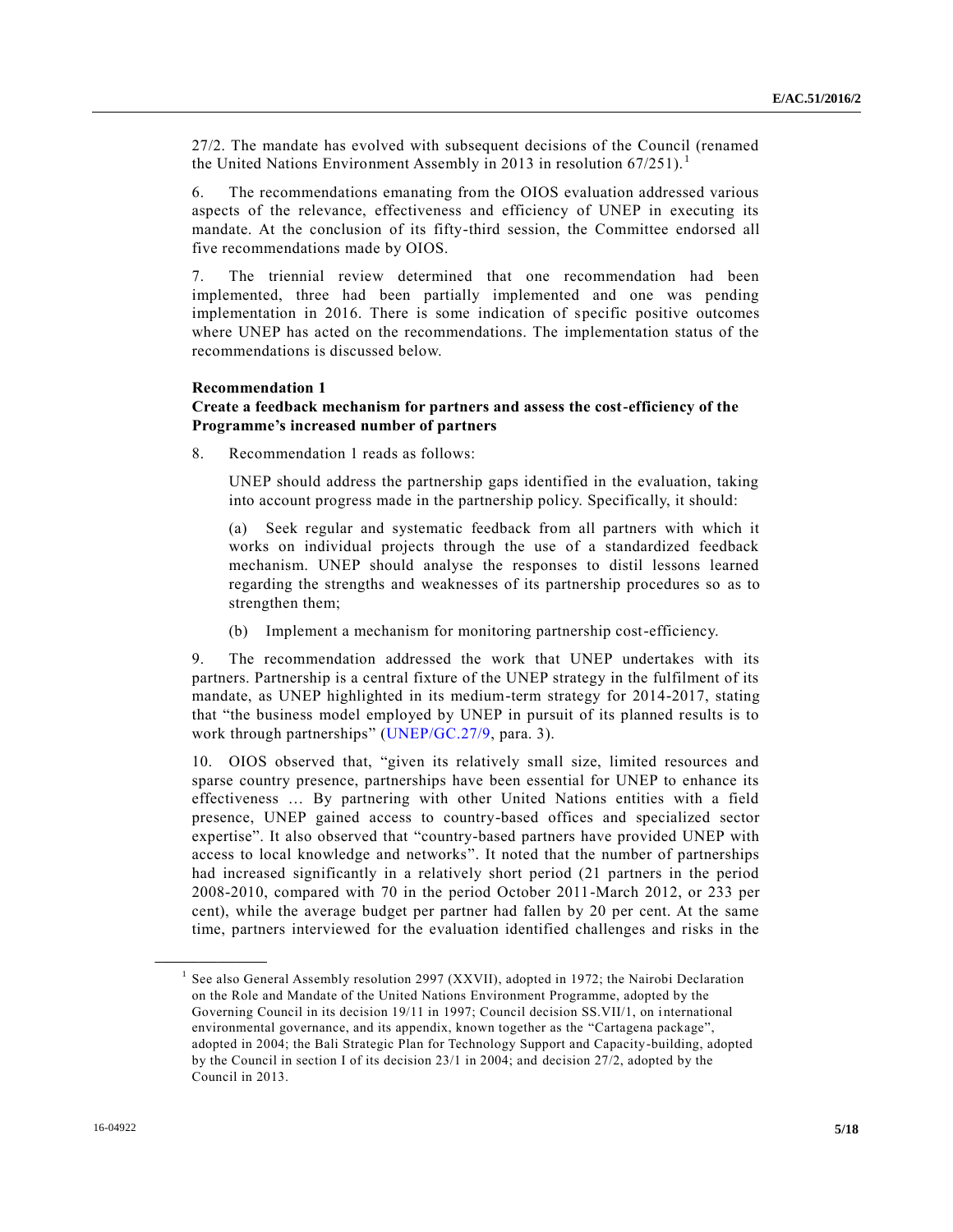partnership model, such as short project time frames, the cumbersome nature of partnership processes and the need for better and more regular two -way communication [\(E/AC.51/2013/2,](http://undocs.org/E/AC.51/2013/2) paras. 26-28 and 30).

11. UNEP acknowledged that it had not been successful in implementing the recommendation, but reported making some general improvements to the way in which it managed its partnerships and assessed its partners. They included the implementation of a revised partnership policy and procedures (approved in 2011) and, in parallel, an adapted web-based partnership portal that gathered information and internal feedback midway through a partnership project. The processes were continuing to be refined at the time of the triennial review.

12. UNEP also reported that it intended to undertake a comprehensive study of its partnerships in the middle of 2016, which would inform the development of a partnership strategy to position UNEP as the partner of choice of Governments, United Nations system entities and civil society organizations in support of the implementation of the 2030 Agenda for Sustainable Development. The study would also explore the risks and opportunities associated with working in partnerships, administrative and financial mechanisms for mitigating risks and optimally designing and implementing partnerships. Lastly, the exercise would provide clarity about how UNEP could:

(a) Devise a more corporate (i.e., UNEP-wide) approach that would help to identify partnership opportunities, as well as initiate, structure, administer, manage, monitor and report on partnerships with clear criteria and guidelines, and support technical staff to implement the programme of work;

(b) Build on past experiences working in partnerships to identify corporate financial and administrative support structures that would facilitate the creation and optimal functioning of partnerships and identify and mitigate risks associated with working in partnerships;

(c) Learn from its partners how to improve its own effectiveness and efficiency as a partner.

13. UNEP contended that the study might also include an examination of the issues raised in the OIOS evaluation.

14. While UNEP has taken steps to improve its partnership function, thus far it has not taken steps to address the substance of the recommendation, which referred to the creation of a feedback mechanism for partners and a mechanism for monitoring the overall cost-efficiency of the growing number of partnerships. Accordingly, the recommendation has not yet been implemented. UNEP has agreed to act on it in 2016, however. UNEP should begin taking steps to do so, either by incorporating the steps into the initiatives that it has already planned, or through new initiatives as necessary.

#### **Recommendation 2**

#### **Create a database to track requests for capacity-building assistance**

15. Recommendation 2 reads as follows:

UNEP should develop a strategy for enhancing its capacity-building function. Specifically, it should: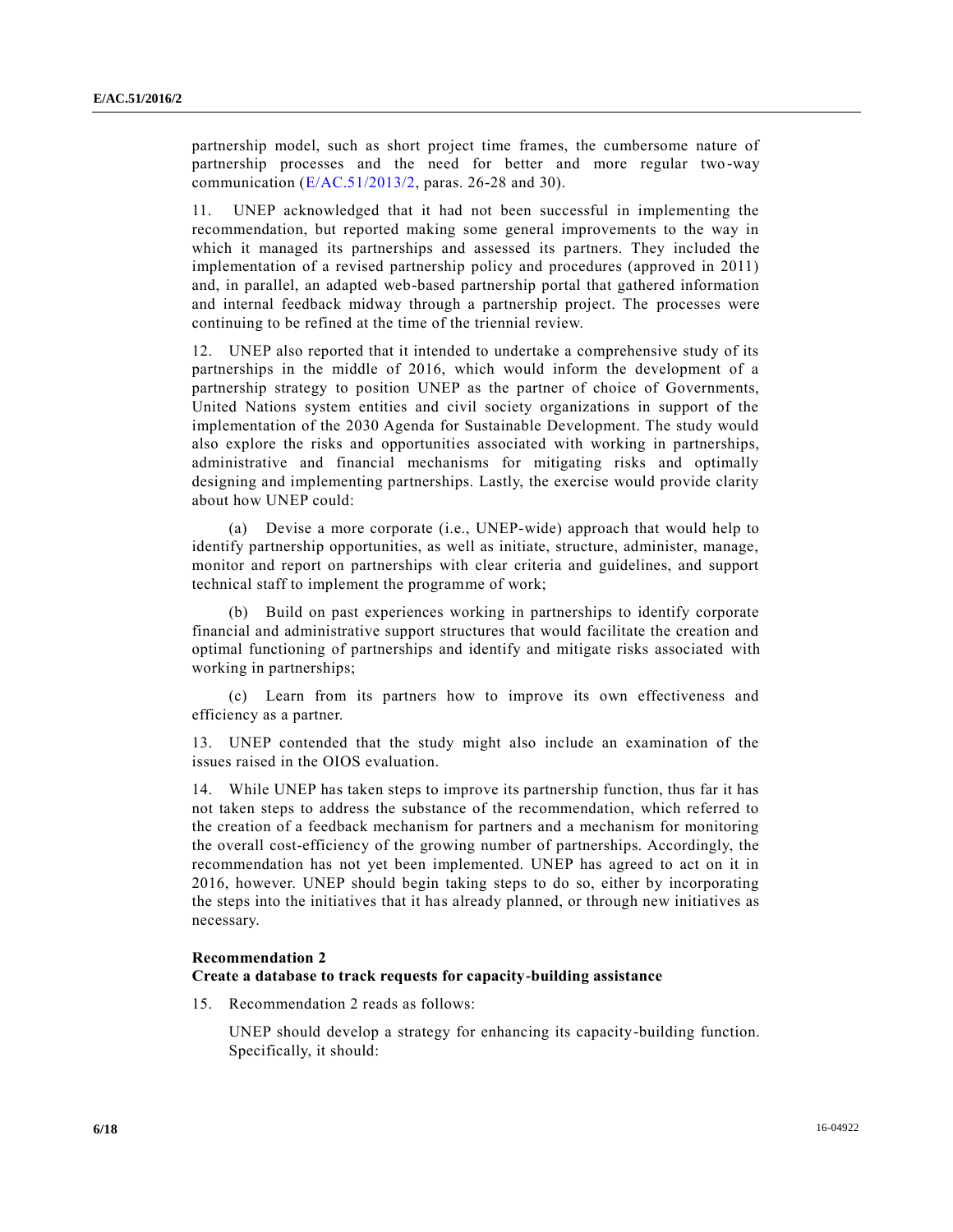(a) Develop a database to track the number and type of requests for assistance that it receives from member States and other stakeholders;

(b) Using the data from that database, develop a strategic plan for budgeting for and programming capacity-building services based on evidence-based decision-making.

16. The recommendation was focused on UNEP work on capacity-building, with a specific appeal to develop a database to track requests for assistance and, going forward, to utilize the data as the basis for developing a strategic plan for its capacity-building services. According to UNEP, it took action to develop a database in response to the recommendation. By early 2015, it had created the specifications for a country requests database, which was to be included in its country programming and reporting module. According to those specifications, UNEP did not at the time have a single, consolidated platform where it could see, analyse and respond to all the requests coming from countries. The country requests database would address such a need by defining and supporting a process to systematically capture those requests. UNEP provided documentation that the database 's design was based on the concept that, once requests were received, the Regional Support Office would mobilize the regional directors to use the system to capture all requests coming to their attention. The regional directors would then mobilize the coordinators of the subprogrammes relevant to each specific request.

17. UNEP reported, however, that, since the creation of the specifications, work on the database had stalled. Consequently, the database does not yet exist. UNEP reported that staffing changes, coupled with other urgent information technology needs (including the adoption of Umoja), had slowed progress in implementation. Other challenges included a lack of clarity concerning which organizational unit within UNEP was the business owner of the database and difficulty in establishing a practical workflow for the requests system. Given that the database does not exist, UNEP was unable to undertake the second part of the recommendation relating to its use for analysis and strategic planning for improved capacity-building services.

18. UNEP reported other efforts and improvements to its strategic approach to capacity-building, including ensuring an enhanced evidence-based approach to its decision-making. In that regard, it reported that, in the development of its mediumterm strategy for 2018-2021 and programme of work for 2018-2019, it had conducted extensive consultations with member States, through its regional offices, to identify key priority areas for assistance. While the value of that process is recognized, as reflected in annex I to the medium-term strategy, in which those priorities are described by region, they are general priorities rather than particular requests for assistance, as mentioned in the recommendation.

19. In addition, UNEP reported that it had progressively integrated the Bali Strategic Plan for Technology Support and Capacity-building into its strategies and work planning.

20. UNEP also referred to its Programme Information Management System, an internal technology tool launched in 2009 that gathers information on and tracks all its projects, which includes or has the potential to include a function indicating which projects have a capacity-building dimension. While that initiative is noted, that function (or, more accurately, that potential function) does not address the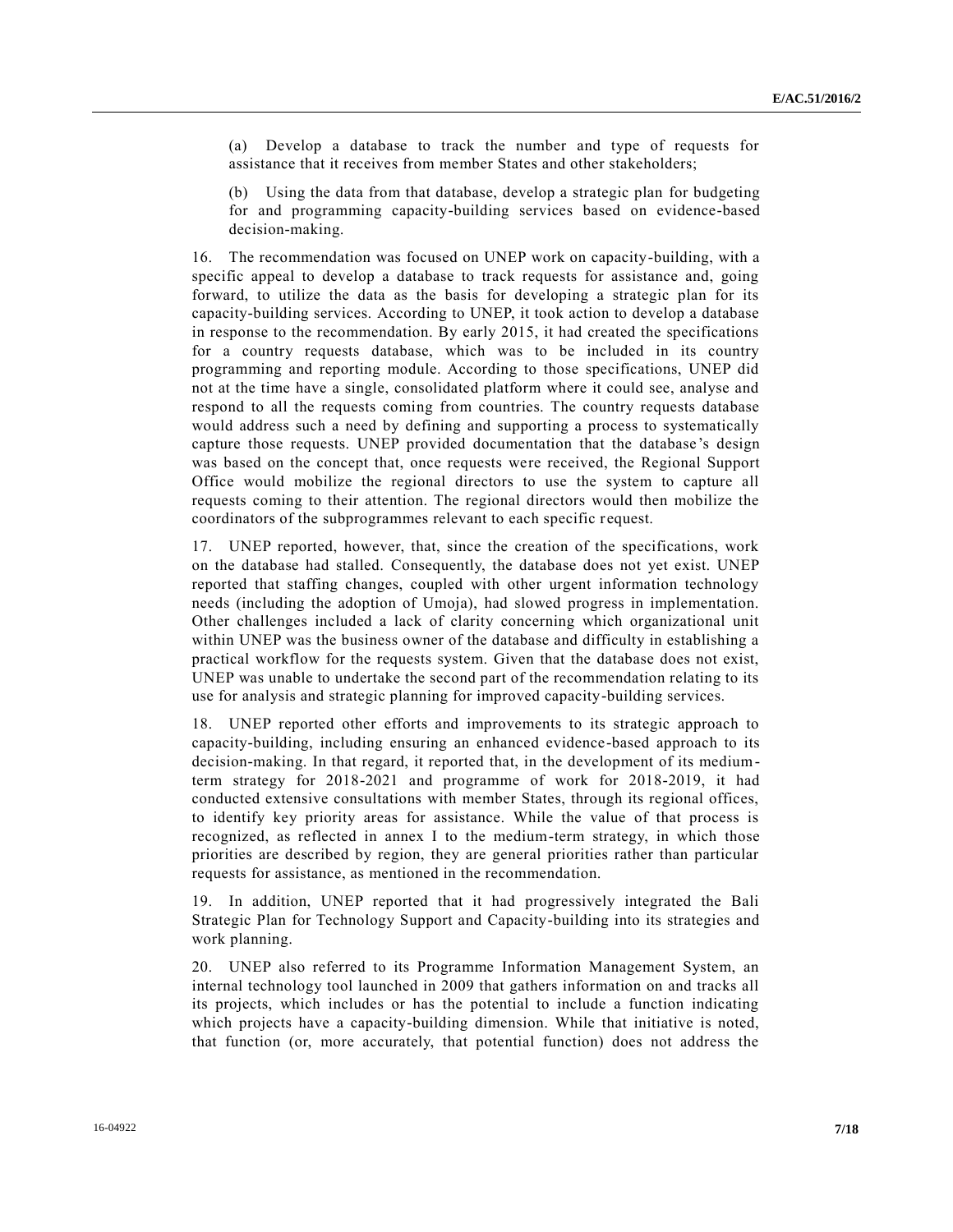substance of the recommendation, which is specifically focused on improving the UNEP response to requests for assistance.

21. During its evaluation, UNEP invited OIOS to consider a database that it had created in 2006 and that had briefly been in use before being discontinued, which was a clearing-house mechanism for the Bali Strategic Plan and South-South cooperation. UNEP reported that, while that website and database initiative included a function to track requests for assistance, it was not being used by countries requesting capacity-building-related assistance and had subsequently been abandoned in favour of a stronger internal platform for monitoring projects: the Programme Information Management System. As indicated above, however, the Programme Information Management System does not include a function to track requests for assistance. The platform created in 2006 is therefore no longer relevant to the recommendation, given that it was created (and discontinued) long before the date of the OIOS recommendation.

22. While acknowledging the numerous capacity-building efforts made by UNEP, the recommendation has been only partially implemented. For the recommendation to be considered implemented, UNEP should clarify the business owner of the country requests database and move forward with its creation and adoption. Furthermore, there should be a clear mechanism by which data from the database would feed into strategic planning for budgeting for and programming capacity building services.

### **Recommendation 3 Strengthen regional offices**

23. Recommendation 3 reads as follows:

UNEP should further strengthen its regional offices. Specifically, it should:

(a) Provide regular opportunities for regional office directors to meet the senior management team;

(b) Give regional offices a stronger voice in the project formulation process;

(c) Strengthen cooperation between the Division of Regional Cooperation, the regional offices and divisions;

(d) Further clarify the responsibilities and functions of regional offices and make adjustments in financial and human resources accordingly;

(e) Improve interdivisional cooperation for regional delivery to support regional offices.

24. The recommendation addressed the need for UNEP to strengthen its regional offices in several areas. OIOS noted the following:

Collaboration between the regional offices and headquarters has not been optimal and the integration of a regional perspective into UNEP work and regular knowledge transfer from the field to headquarters has not been achieved. This has been noted as a primary challenge for project implementation. Activities have been undertaken at the country level by headquarters divisions without regional office involvement. Weak collaboration has resulted in part from a lack of shared understanding regarding the UNEP regional and global work programmes and activities.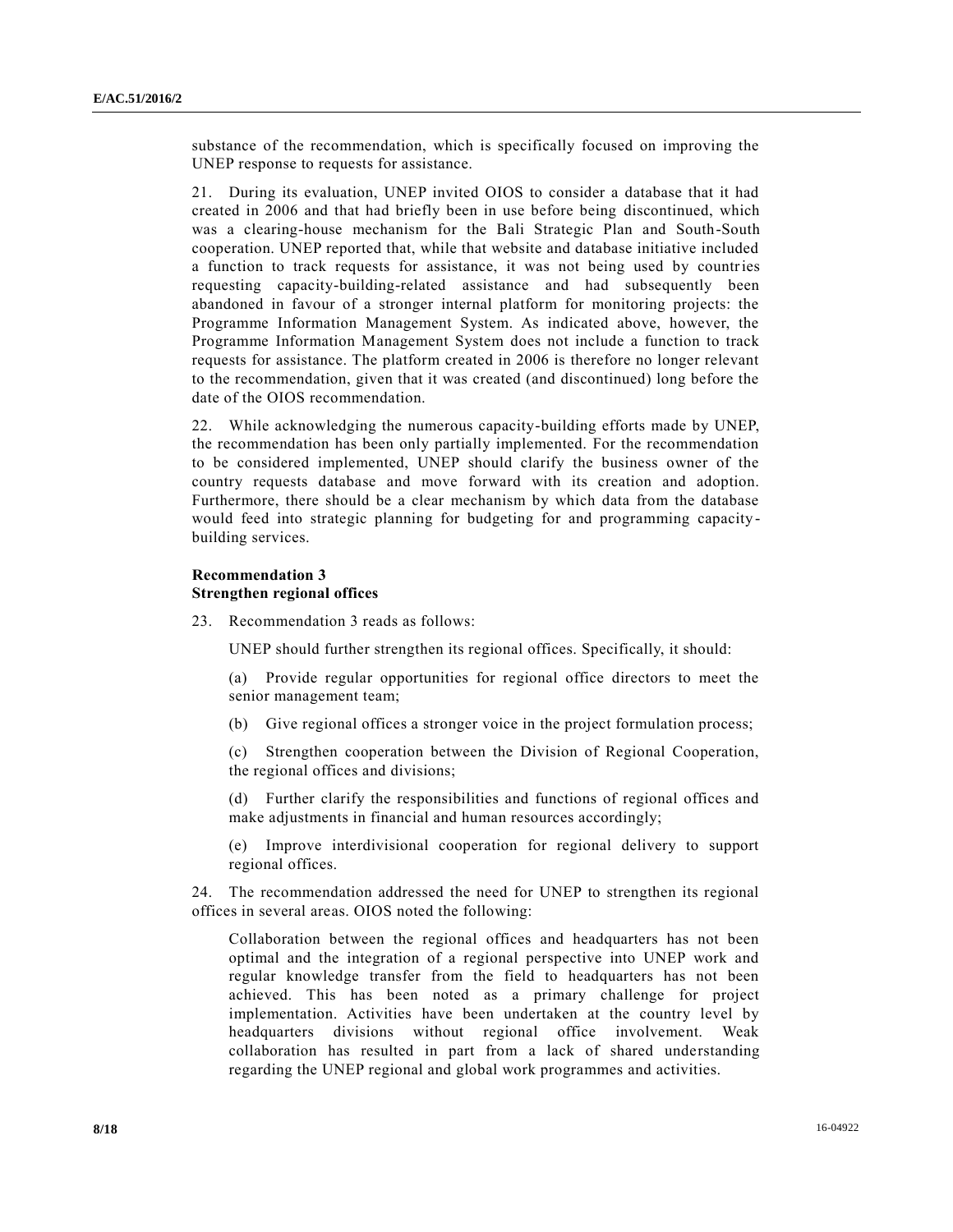25. It also noted that the regional offices were characterized by unclear roles, responsibilities and reporting lines and were often consulted at too late a stage in the project approval process [\(E/AC.51/2013/2,](http://undocs.org/E/AC.51/2013/2) paras. 41-42).

26. Over the past three years, UNEP has undertaken several reforms to strengthen its regional offices, in order to bring its normative and scientific work into greater alignment with national, subregional and regional priorities and to make operational the reference to strengthening the UNEP regional presence in paragraph 88 (g) of "The future we want". For example, it has accorded priority to regional office staff for conversion to regular budget posts; all 21 posts approved for conversion by the General Assembly in December 2015 are for regional offices (see resolution 70/247). They include regionally based subprogramme coordinators who will enhance UNEP engagement on thematic issues. In addition, UNEP has opened five subregional offices since 2014. Lastly, it has restructured the relationship of its regional offices with the rest of the Programme: in 2013, the offices sat within the Division of Regional Cooperation and the regional directors reported to its head. As part of strengthening the role of the regional directors and enhancing the regional offices, the Division of Regional Cooperation was dissolved in October 2013 and succeeded by the leaner Regional Support Office, which engages with the regional offices and headquarters in Nairobi with a view to more coherently delivering the UNEP mandate for a strategic regional presence. The regional directors and the Director of the Office report to the Deputy Executive Director, who convenes a monthly videoconference with the regional directors on strategic issues of relevance to the Programme, including the programme of work and engagement with member States. Division directors and other senior headquarters staff are invited to attend the meetings as appropriate.

27. UNEP has also made further strides with regard to other specific aspects of the recommendation. In terms of providing regional directors with more opportunities to meet the senior management team (subpara. (a) of the recommendation), opportunities have not increased in the sense of frequent, formal mee tings with the entire team; such contact remains infrequent (roughly annually). There are, however, more frequent contacts with individual members of the team. Given the structural changes within UNEP, it is unclear whether that aspect of the recommendation is as relevant now as it was three years previously, given that the regional directors now report directly to the Deputy Executive Director and speak freely with the directors of other divisions. Senior management team members with whom the regional directors are most often in contact, in particular the Director of the Regional Support Office, should continue to include the regional directors in team meetings. Such an approach should include the systematic and timely sharing of meeting agendas and meeting notes with them, so that they can react and provide advice accordingly.

28. For the project formulation process (subpara. (b) of the recommendation), the revised terms of reference for the project review committee (as at 1 July 2013) have ensured that regional offices are systematically consulted on every project before it is approved. They are sent a standard set of questions about the suitability of a project, contextualized to their region, and their feedback is discussed during committee meetings. That positive step should be continued, specifically by ensuring that the offices are consulted at the project design stage rather than merely at the approval stage. OIOS determined that consultation at the design stage had increased, but remained uneven. Early consultation should be the norm rather than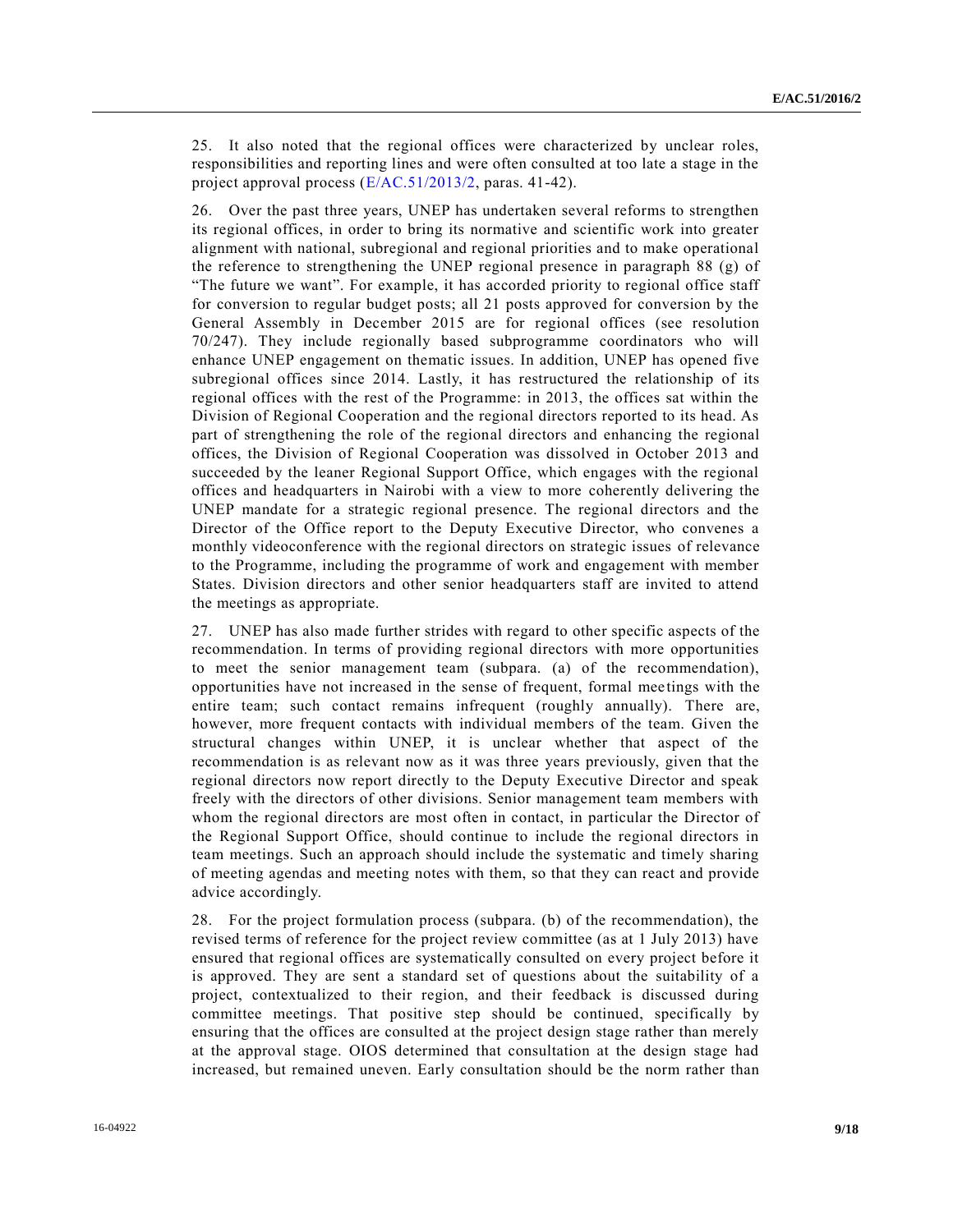the exception, given that feedback provided in the final stages of an approvals process can be more difficult to integrate and is more likely to be ignored when timelines are short.

29. In relation to clarifying the roles and responsibilities of the regional offices and strengthening cooperation between the Division of Regional Cooperation, the regional offices and divisions (subparas. (c) and (d) of the recommendation), in June 2015 UNEP issued a policy entitled "Strengthened UNEP strategic regional presence: contributing to the future we want". Both the policy and the related draft operational guidance note (August 2015) address issues raised in the OIOS evaluation, but the policy outlines the principles and key steps that UNEP is implementing to strengthen its strategic regional presence. The draft guidance note specifies how the policy will be and is being implemented. In particular, it clarifies the roles and responsibilities of the regional offices and their staff, including regional directors, with regard to issues such as strategic planning, the development of programme frameworks, project management from the design to the implementation stages and accountability. It also clarifies roles in decisions on partnerships, resource mobilization and communication. Critically, it clarifies issues relating to reporting lines, delegation of authority and decisions over staffing and recruitment and resource allocation, among others.

30. The draft guidance note is an important document that will contribute to enhancing the work of the regional offices and headquarters in strengthening the strategic regional presence of UNEP. UNEP reported that the draft was undergoing an extensive internal consultation and revision process. The process has been long, owing to the number of diverse views on issues such as staff selection and reporting, project implementation and budgets. UNEP noted that the Deputy Executive Director had convened a meeting to discuss the draft in March 2016 with the aim of approving it.

31. UNEP has also undertaken improvements in cooperation between the regional offices and other parts of the Programme (subpara. (e) of the recommendation). According to UNEP, cooperation was manifested in the process of developing the most recent medium-term strategy (2018-2021) and programme of work (2018-2019). For example, the regional offices were asked to conduct visioning exercises to feed into strategy development. The exercises included extensive internal and external consultations with counterparts in the region, including member States. In the past, such documents had been written at headquarters and drafts offered to the offices for comment. Another means by which cooperation has improved is through the addition of regional development, humanitarian and subprogramme coordinators in regional offices. UNEP noted that those changes, in addition to the changes in organizational structure mentioned above (e.g., the dissolution of the Division of Regional Cooperation and new reporting lines to the Deputy Executive Director), had resulted in an organizational culture that was less divided into silos than it had been three years previously. That said, interviewees noted that cooperation with other divisions sometimes still depended on the interest and willingness of a given individual and that some divisions worked in a greater spirit of cooperation than others. UNEP should deepen progress in that area by taking steps to ensure that timely and adequate consultation and cooper ation become the norm across all divisions and regional offices.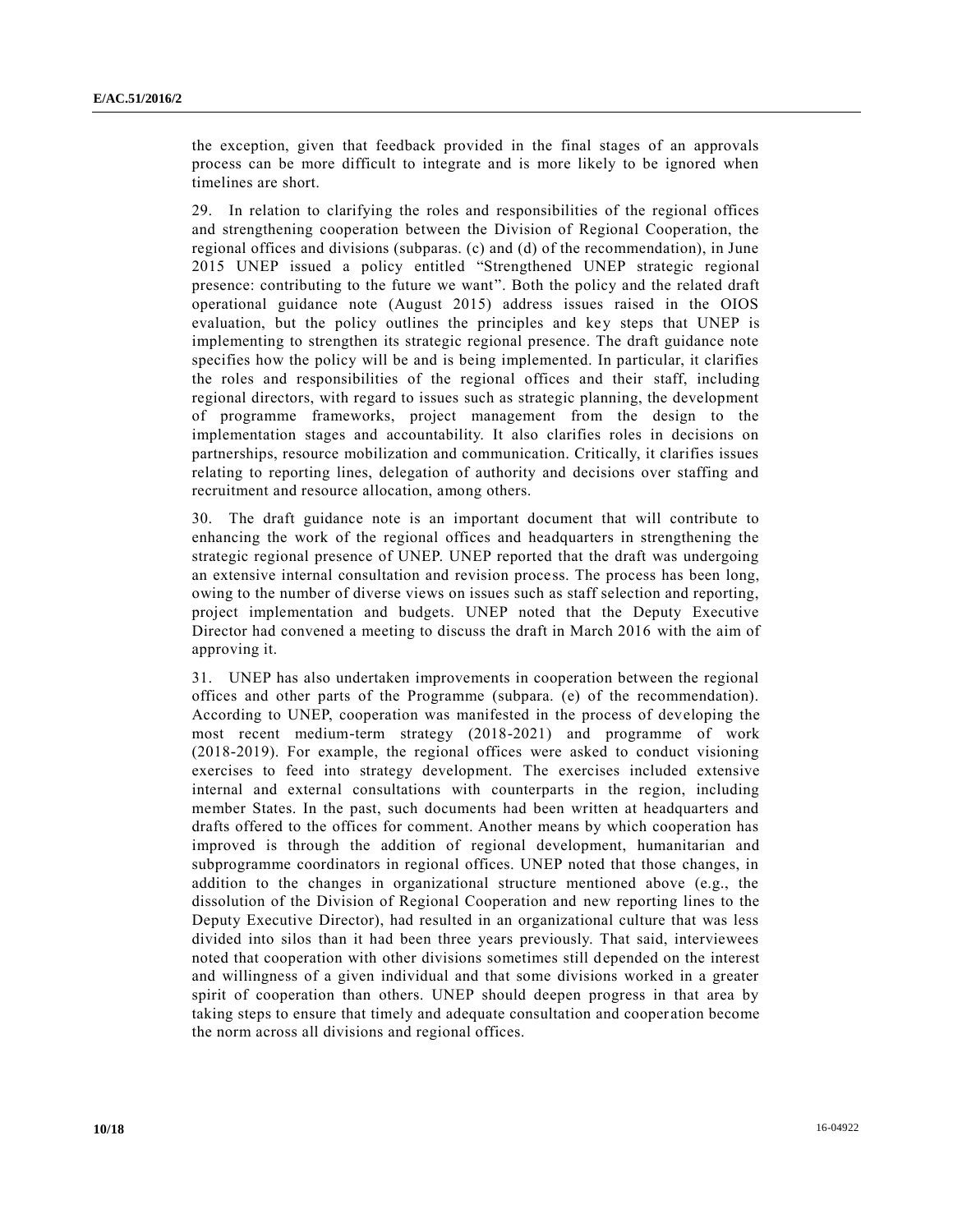32. With regard to the outcomes of those initiatives, the numerous changes were noted in interviews as resulting in some strengthening of the regional offices in relation to other actors internally. There is enhanced collaboration and a stronger sense of a two-way street with other parts of the institution. Interviewees could not yet identify higher-level outcomes resulting from the internal improvements (i.e., in the form of improved delivery of the programme of work), although it is plausible that the progress, if continued, could result in improved responses to regional priorities and requests for assistance.

33. While recognizing the progress that UNEP has made, OIOS determines that the recommendation remains partially implemented. For it to be considered fully implemented, UNEP should take the steps necessary for the approval and implementation of the draft operational guidance note so that the efforts undertaken thus far in strengthening its regional offices are not for nothing.

#### **Recommendation 4**

### **Establish clear and transparent criteria for allocating resources to activities in the thematic priority areas**

34. Recommendation 4 reads as follows:

UNEP should establish clear and transparent criteria for allocating resources (human and financial) to activities in the thematic priority areas.

35. The recommendation was related to UNEP budgeting and resource allocations. It has been partially implemented for the programme of work for 2018-2019 by a pair of unprecedented initiatives within UNEP: budgeting being undertaken on a results-based basis, specifically for allocating funds for posts, and the advice of subprogramme coordinators being solicited, and generally accepted, with regard to loosely restricted extrabudgetary funds.

36. In its evaluation [\(E/AC.51/2013/2,](http://undocs.org/E/AC.51/2013/2) para. 52), OIOS noted the following:

The issue previously identified by OIOS [in its 2009 audit report AA2009/220/01] and the Multilateral Organisation Performance Assessment Network regarding a lack of transparent criteria for allocating funding across activities was also identified in this evaluation. This has created discernible tension among units and branches in the Programme. The UNEP task team found that some divisions had been allocated Environment Fund resources under subprogrammes where they had no outputs to deliver, whereas others were expected to deliver outputs but had not been allocated Fund resources.

37. With regard to the positive shift towards results-based budgeting in the allocation of funds for posts, the proposed budget for the biennium 2018 -2019 articulated a new method for allocating resources, with allocations now based on expected outcomes, rather than increases or decreases being made formulaically over the previous budget's baseline. Moreover, UNEP reported that it had trained some 400 staff members in results-based budgeting.

38. This is an important step, given that an internal evaluation of the UNEP programme of work for 2010-2011 (cited by OIOS) highlighted the fact that budgeting continued to map on to the pre-matrix structure of UNEP: i.e., following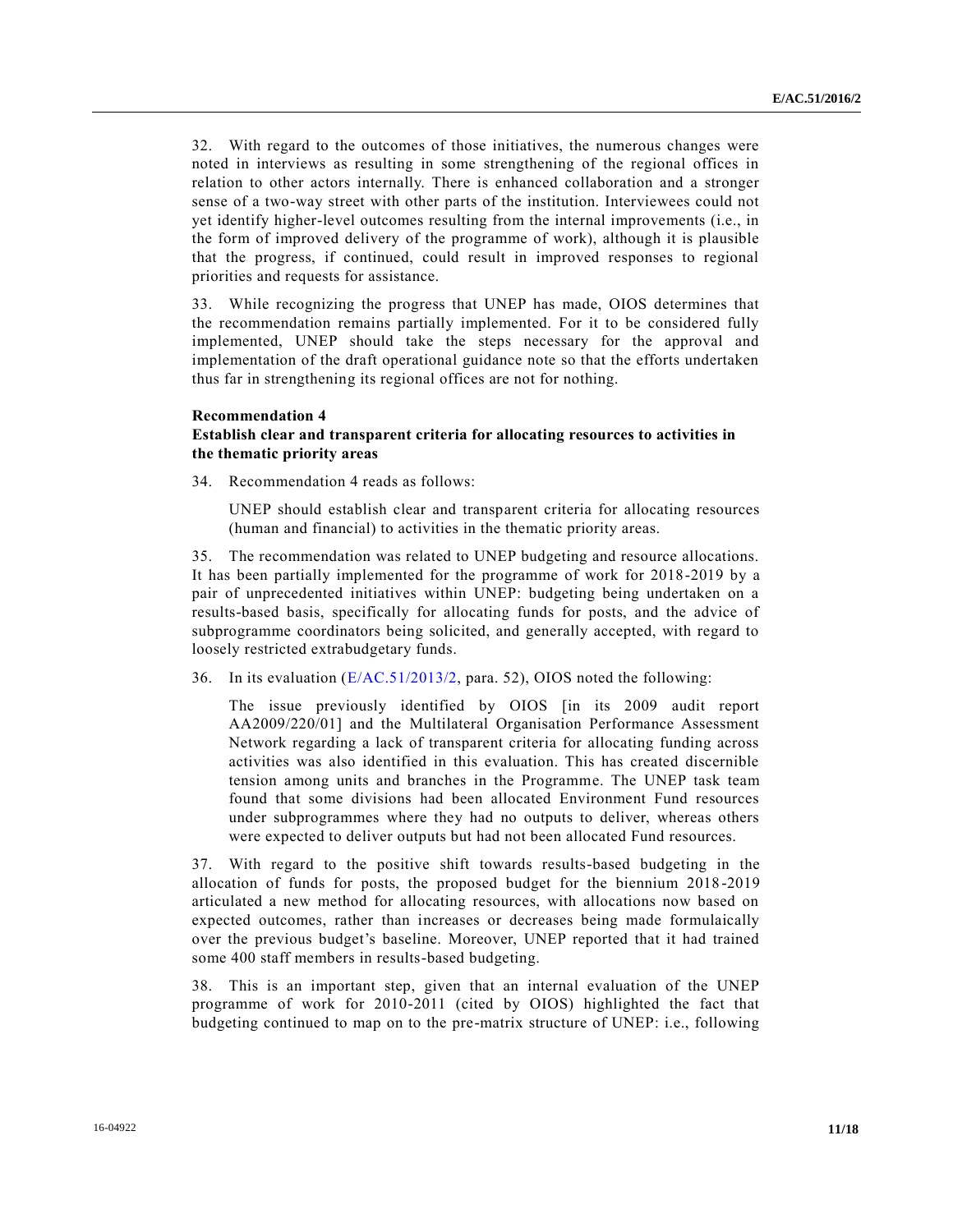the divisional structure rather than the thematic subprogramme structure.<sup>2</sup> The figure below provides a visual overview of how the UNEP division-based structure overlaps with its subprogramme-based thematic focus areas. By contrast, according to the proposed programme of work and budget for 2018-2019, the first step that UNEP took in its results-based budgeting approach was to carry out a "review of alignment of existing staffing to the subprogrammes based on the staff workload", which meant that "UNEP did not use 2014-2015 or 2016-2017 budget figures as a reference but created a new baseline based on the work that staff members currently have to do against each subprogramme" [\(UNEP/EA.2/16,](http://undocs.org/UNEP/EA.2/16) para. 19). A bottom-up approach was taken, whereby subprogramme coordinators worked extensively with all divisions to identify staff who would work on particular outputs and outcomes.

#### **Matrix of divisions and subprogrammes**

| <b>Division of</b><br><b>Communications</b><br>and Public<br><b>Information</b> | <b>Division of</b><br><b>Environmental</b><br><b>Policy</b><br>Implementation | <b>Division of Early</b><br><b>Warning and</b><br><b>Assessment</b> | <b>Division of</b><br>Technology,<br><b>Industry and</b><br><b>Economics</b> | <b>Division of</b><br><b>Environmental</b><br>Law and<br><b>Conventions</b> |
|---------------------------------------------------------------------------------|-------------------------------------------------------------------------------|---------------------------------------------------------------------|------------------------------------------------------------------------------|-----------------------------------------------------------------------------|
| <b>Climate change</b>                                                           |                                                                               |                                                                     |                                                                              |                                                                             |
|                                                                                 |                                                                               |                                                                     |                                                                              |                                                                             |
| <b>Disasters and conflicts</b>                                                  |                                                                               |                                                                     |                                                                              |                                                                             |
|                                                                                 |                                                                               |                                                                     |                                                                              |                                                                             |
| <b>Ecosystem management</b>                                                     |                                                                               |                                                                     |                                                                              |                                                                             |
|                                                                                 |                                                                               |                                                                     |                                                                              |                                                                             |
| <b>Environmental governance</b>                                                 |                                                                               |                                                                     |                                                                              |                                                                             |
|                                                                                 |                                                                               |                                                                     |                                                                              |                                                                             |
| <b>Chemicals and waste</b>                                                      |                                                                               |                                                                     |                                                                              |                                                                             |
|                                                                                 |                                                                               |                                                                     |                                                                              |                                                                             |
| Resource efficiency and sustainable consumption and production                  |                                                                               |                                                                     |                                                                              |                                                                             |
|                                                                                 |                                                                               |                                                                     |                                                                              |                                                                             |
| <b>Environment under review</b>                                                 |                                                                               |                                                                     |                                                                              |                                                                             |
|                                                                                 |                                                                               |                                                                     |                                                                              |                                                                             |

*Source*: UNEP organization chart, 2015.

39. UNEP has taken other steps to enhance the transparency of allocations to the thematic priority areas. It reported having set up a finance and budget committee to make decisions on allocations relating to corporate projects; previously, those decisions would have been taken bilaterally. It has also used a transparent process to explain the rationale for the allocation of the above-mentioned 21 regular budget posts approved by the General Assembly in 2015.

40. With regard specifically to allocations to the thematic areas, there has been mixed progress. As to allocations of loosely restricted extrabudgetary funds, some 5 per cent of total extrabudgetary funding, interviews suggested that thematic programme-based criteria were being used to allocate resources and subprogramme coordinators were advising on funding needs.

<sup>&</sup>lt;sup>2</sup> Formative evaluation of the UNEP programme of work 2010-2011 carried out by the UNEP Evaluation Office in 2011, paras. 30-31 and 203-206.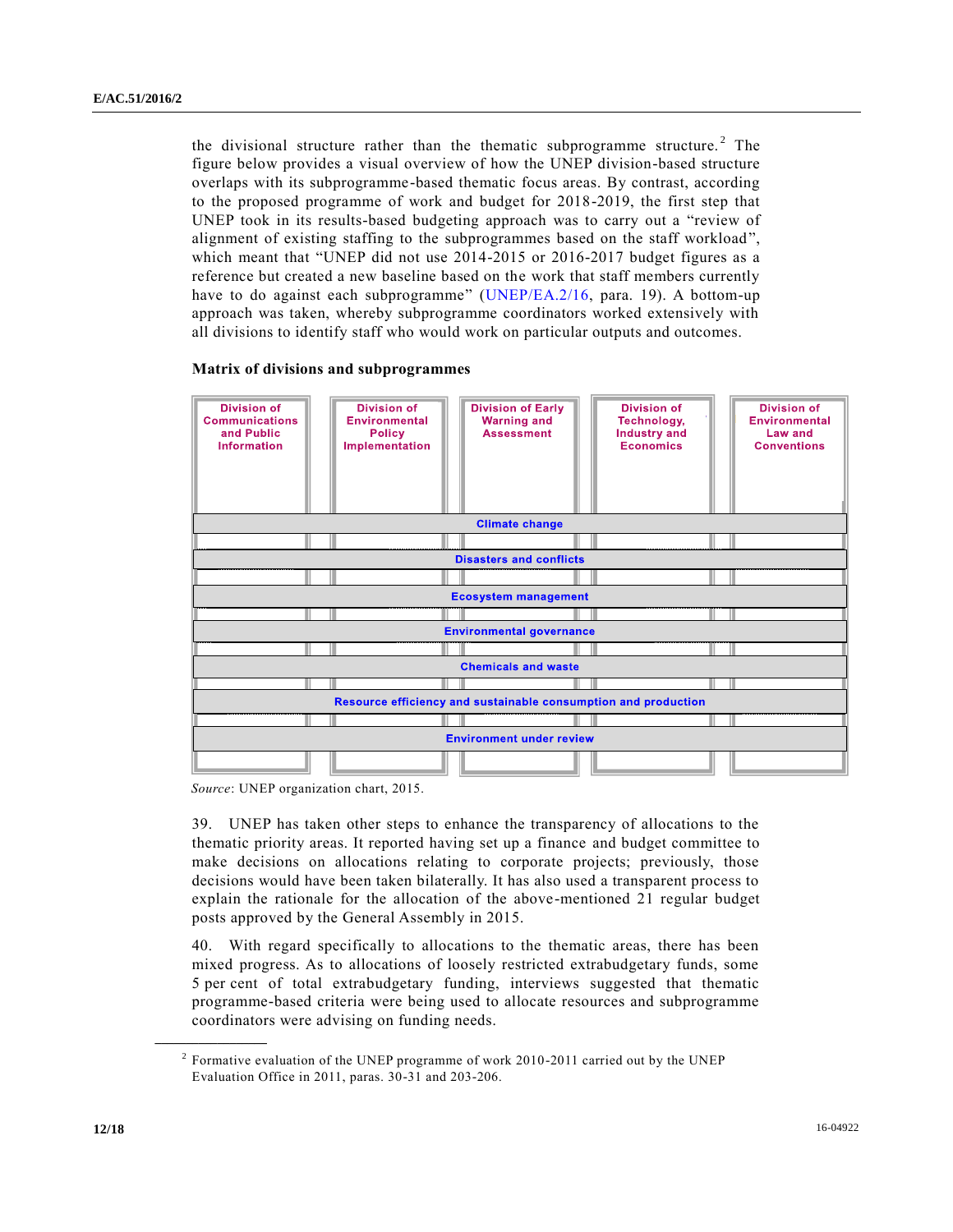41. By contrast, interviewees noted that the allocation of Environment Fund funding to subprogramme activities remained discretionary and was not based on clear criteria or necessarily done transparently. The funds for each of the seven thematic areas are not centralized, but rather are broken apart and distributed by the divisions and the Regional Support Office (not, for example, by the subprogramme coordinators). Once the divisions and the Office receive their annual allocations, there is latitude in making decisions: directors may decide to allocate fewer or greater resources to subprogramme activities and need not consult or offer justifications for those decisions. While in many cases, coordinators do work closely with directors to advise on allocations that align with the programme of work, in others, coordinators may face challenges in ascertaining the allocation for their subprogramme in any particular division. Consequently, there have been cases in which divisions with allocations towards subprogramme activities (and expected accomplishments based on those activities) did not actually allocate those funds to the expected subprogramme. Many examples of those funding gaps for subprogramme activities surfaced in interviews across the Programme.

42. The recommendation has been partially implemented, given the discretionary approach taken in the allocation of loosely restricted extrabudgetary funds. UNEP noted that the final decision rested with the Executive Director, and that the division directors allocated within their divisions and should take into account advice from subprogramme coordinators. For the recommendation to be considered fully implemented, UNEP should extend its efforts to promote and communicate criteria based, transparent decision-making processes, ensuring that results-based principles are applied to all allocation decisions. This extends to Environment Fund allocations at the division and regional levels.

#### **Recommendation 5**

#### **Implement and review terms of reference for subprogramme coordinators**

43. Recommendation 5 reads as follows:

UNEP should finalize and implement the September 2012 draft terms of reference for subprogramme coordinators and, after one year, review the results of the implementation of those terms of reference and make adjustments as needed.

44. The recommendation pertained to the subprogramme coordinators and their overall objectives. UNEP finalized terms of reference for the coordinators, and a full complement of seven full-time coordinators was put in place in mid-2014. Any review of terms of reference has been periodic, with some adjustments made.

45. UNEP formally adopted a matrix structure in its medium-term strategy for 2010-2013 by adding six thematic priority areas cutting across its existing functional divisions and regional offices (see figure above). A seventh area, "Environment under review", was introduced in the programme of work for 2014- 2015. In 2013, many of the subprogrammes had part-time coordinators, and each reported to the head of the functional division responsible for leading their particular subprogramme. That approach embodied the potential for conflicts of interest around issues of resource allocation and reporting on results (for example, the "lead" division for the chemicals and waste subprogramme is the Division of Technology, Industry and Economics). The OIOS evaluation and the formative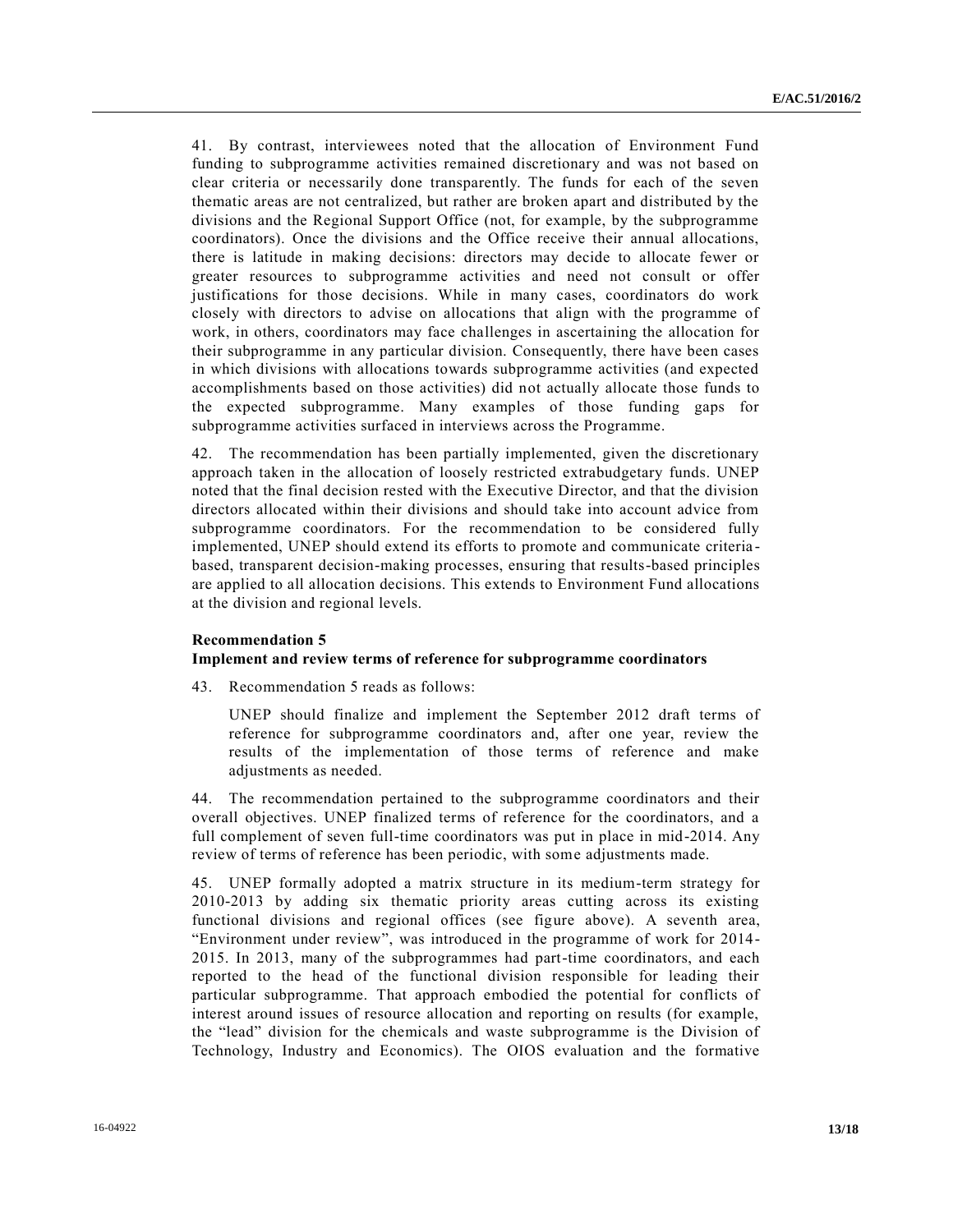evaluation conducted by UNEP in  $2011<sup>3</sup>$  indicated that those roles were too weak to effectively influence programme alignment within the thematic lines. Moreover, they were marginalized in critical decision-making processes, given that they were more junior in level than the division heads to whom they reported, and they were unable to make programmatic suggestions to the donor, the European Commission. Lastly, the introduction of the cross-cutting subprogrammes had created a complex web of lead and managing divisions with roles and responsibilities that were continuing to evolve.

46. In response to concerns raised by OIOS, the UNEP internal evaluation unit and the Multilateral Organisation Performance Assessment Network, UNEP took several steps. In addition to finalizing the terms of reference, it revised reporting lines, such that subprogramme coordinators would have as their first reporting officer the person in charge of the newly created programme strategy and planning team, with the lead division director as the second reporting officer. That structure was intended to reduce conflicts of interest, while maintaining working relationships with the functional divisions. Meanwhile, the role of coordinator was elevated to the P-5 level. The new reporting lines were integrated into revised terms of reference (dated July 2014), recruitment processes for the coordinators began and most of the coordinators were in place by mid-2014.

47. The implementation of the new roles has also addressed some of the concerns previously raised. The coordinators play critical roles in the medium-term strategy, programme of work and programme framework processes, ensuring a new degree of thematic coherence among and enhanced quality of the outputs. They also play an important role in ensuring the coherence and organizational fit of new projects, given that they review all project proposals in their subprogramme areas at an early stage. The new reporting lines have reportedly reduced conflicts of int erest, and the programme frameworks now clearly identify the lead division on each project, thereby reducing confusion as to responsibilities. In addition, coordinators now interact directly with the European Commission, preparing meeting agendas and making programmatic suggestions.

48. While the coordinators have no budgetary authority, their recommendations for allocating budgets and aligning them with the programme frameworks were reported to be generally accepted by the lead division directors (who retain budgetary decision-making authority for the subprogrammes), with some exceptions. In the most recent programme of work, for 2018-2019, coordinators played a key role in aligning the budget with the actual people working on the subprogramme, an improvement over past iterations. Coordinators also give advice on allocations of loosely restricted extrabudgetary funds, in alignment with the programme of work and specific funding gaps. That said, there were no formal criteria for allocating those funds according to resource gaps and project performance.

49. Some challenges remain with those new roles in terms of budgeting, including that the coordinators lack a dedicated budget to perform their functions, which may include travel and convening. The budgets are made only at the discretion of the division director. Another challenge is that there remains some lack of understanding organizationally about the coordinator's responsibilities and level of

<sup>3</sup> Ibid., paras. 27-28 and 220-226.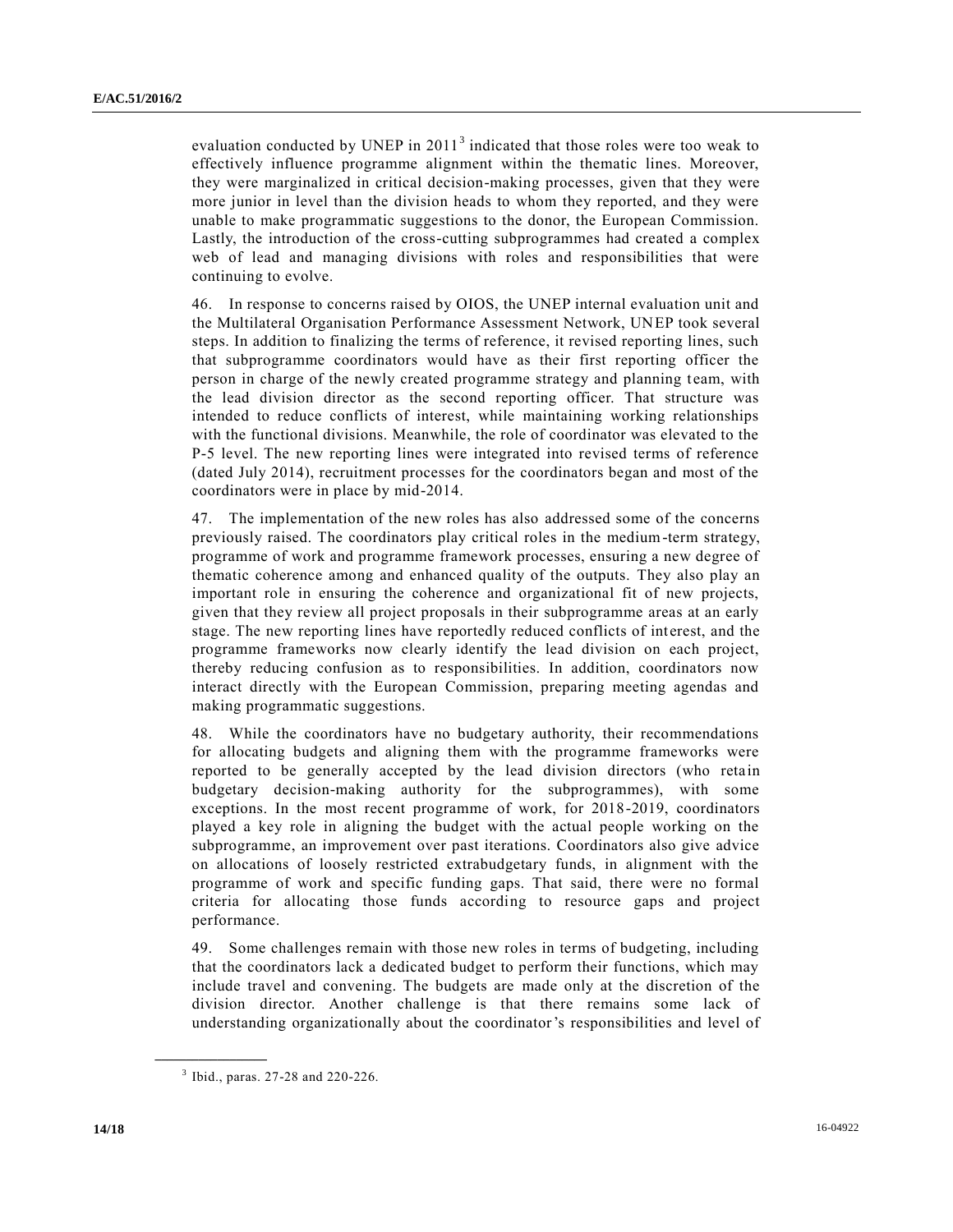authority (for example, the fact that coordinators are not part of the programme strategy and planning team or part of the Office for Operations and Corporate Services and/or the Quality Assurance Section). Coordinators have also faced challenges in gaining access to consolidated financial information on their subprogrammes because the information could not be displayed by subprogramme. There is an expectation that Umoja will assist in that regard in the near future, and positive strides have been made. Moreover, challenges remain with regard to resource mobilization. The role of the regional offices in mobilizing resources for projects being implemented in their regions remains an issue of contention, and a recent OIOS audit indicated that coordinators might not have clear strategies to mobilize resources needed for projects contributing to thematic outcomes.<sup>4</sup> Coordinators and the programme strategy and planning team were taking steps to develop resource mobilization strategies.

50. Lastly, as mentioned above, coordinators do not generally hold authority in terms of resource allocation within the subprogrammes; it is reserved for the division directors. Directors are not required to consult coordinators on their decision-making process, although they often do. Some coordinators may face challenges in ascertaining their allocation. Furthermore, as indicated above with regard to the regional offices, the level of cooperation and buy-in may depend on the particular division director.

51. The recommendation included a request for UNEP to formally review the implementation of the terms of reference after one year. While that has not been done, the programme strategy and planning team periodically reviews important issues. That procedure was considered sufficient in addressing the substance of the recommendation. UNEP reviewed the terms of reference with division directors in November 2014, just after the coordinators were put in place, to reiterate roles and responsibilities. The meeting included clarification of the role of coordinators in resource mobilization efforts. Further discussions have been held with the programme strategy and planning team on issues such as the possibility of obtaining dedicated resources and (potentially) assistance from interns.

52. Given that the new coordinator roles have been in existence for less than two years, the outcomes of the changes remain internal and organizational in nature and have not yet manifested themselves in the achievement of results by UNEP. They include a more strategic allocation of resources, as well as improved and more inclusive planning processes and documents, such as the medium-term strategy, the programme of work and programme frameworks. New reporting lines have led to a reduction in conflicts of interest around allocations of resources according to thematic priorities rather than divisional priorities, in addition to enhanced impartiality in reporting on results (including less fear of reporting underperformance).

53. The recommendation has been implemented. UNEP should continue periodic reviews of the terms of reference, consider ensuring that coordinators have access to resources that enable them to fulfil their roles, look at the issue of levels of cooperation among divisions and continue to work on systems to display and manage financial data by subprogrammatic area.

<sup>4</sup> Audit of the UNEP chemicals and waste subprogramme, OIOS report No. 2015/188 (22 December 2015), paras. 15-18.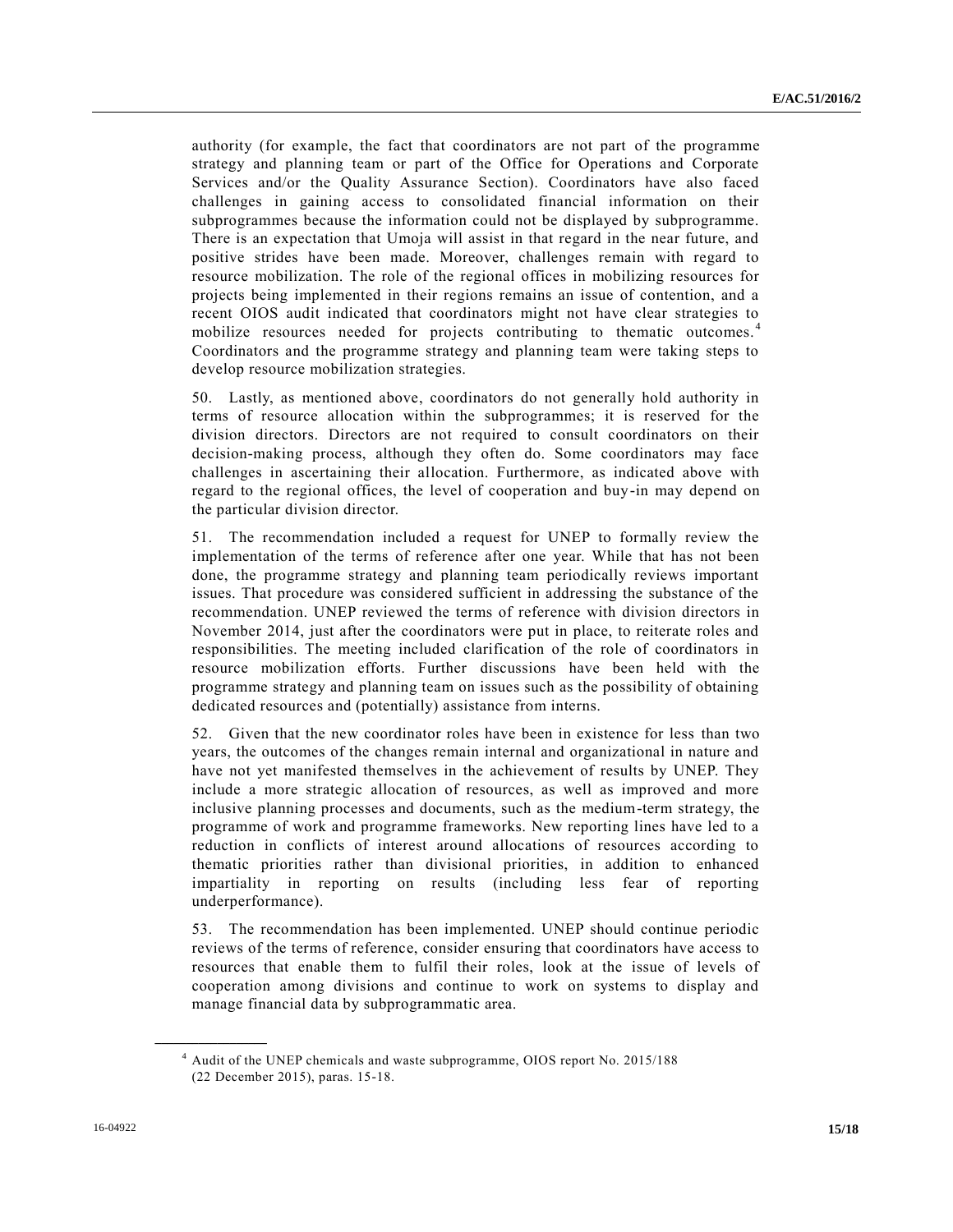# **III. Conclusion**

54. UNEP is the leading global environmental authority that sets the global environmental agenda, promotes the coherent implementation of the environmental dimension of sustainable development within the United Nations system and serve s as an authoritative advocate for the global environment. The steps that it has taken to date in response to the OIOS recommendations have the potential to contribute to a strengthened regional presence and a more robust focus on outcomes in its seven priority thematic areas. Further steps, if taken, will improve its partnership and capacity-building functions, both of which are critical to achieving the UNEP mission. The action taken by UNEP thus far is commendable, but it should renew its commitment to implementing the recommendations in their entirety.

> (*Signed*) Heidi **Mendoza** Under-Secretary-General for Internal Oversight Services 23 March 2016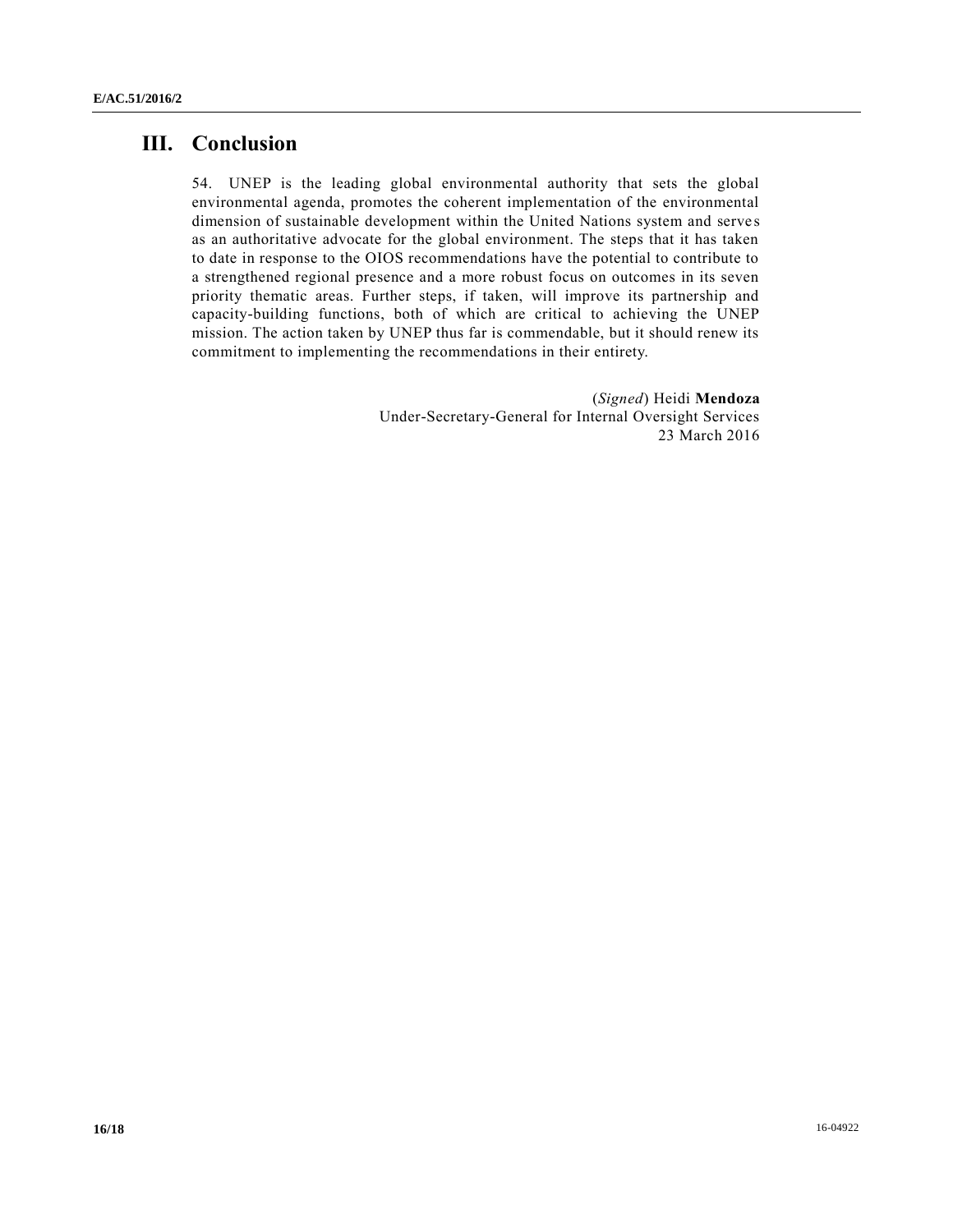## **Annex**\*

# **Comments received from the United Nations Environment Programme**

The United Nations Environment Programme (UNEP) welcomes the triennial review conducted by the Office of Internal Oversight Services (OIOS) to determine the extent to which the five recommendations emanating from the OIOS programme evaluation of UNEP have been implemented. UNEP also appreciates the value of the recommendations made by OIOS previously, which have resulted in concrete positive outcomes.

This review has come at a crucial time. UNEP has, together with the Secretariat, implemented a new enterprise resource planning system (Umoja) and has just completed its first results-based budget for the biennium 2018-2019.

UNEP appreciates the value of its partnerships with member States, other stakeholders and entities within the United Nations system, which are key to catalysing transformational change and leveraging its impact. UNEP strives to remain customer-focused and relevant to these partners. UNEP recognizes that, in order to do so, it must allow the partners to provide feedback on its performance and effectiveness. UNEP has identified the best methods to collect this feedback and intends to adapt existing systems, in 2016, to allow partners to provide such feedback. UNEP also plans to undertake a comprehensive study of its partnership modalities, which could take up the cost-efficiency issue raised in the OIOS evaluation.

The consolidation, clarification and strengthening of the role of the subprogramme coordinators through the finalization of their terms of reference was an intensive process, and UNEP appreciates the OIOS closure of recommendation 5. UNEP takes the enhancement of efficiency very seriously and is happy to see that the work done in this regard was valued and puts the organization on track for results-based management.

UNEP has bolstered its strategic approach to capacity-building, including ensuring an enhanced evidence-based approach to its decision-making. In this regard, UNEP conducted extensive consultations with member States through its regional offices, in order to identify key priority areas for assistance, of which OIOS has recognized the value. UNEP notes the OIOS recommendation for the creation of a database to track capacity-building assistance, however, it feels that such a database would create expectations on the part of member States and stakeholders that may not be possible to meet within existing resources. At the same time, the organization recognizes the merit of the recommendation from OIOS and, in order to maximize value for money, is considering using existing systems to try to capture these requests from member States, which would also allow UNEP to then collate information at the country level and conduct analyses and reviews. UNEP has already developed in its systems the ability for countries to see where UNEP is providing services (see http://uneplive.unep.org/theme/index/11). This system could provide a cost-effective opportunity to capture requests from member States.

<sup>\*</sup> In the present annex, the Office of Internal Oversight Services presents the full text of comments of the United Nations Environment Programme. This practice has been instituted in line with General Assembly resolution 64/263, following the recommendation of the Independent Audit Advisory Committee.